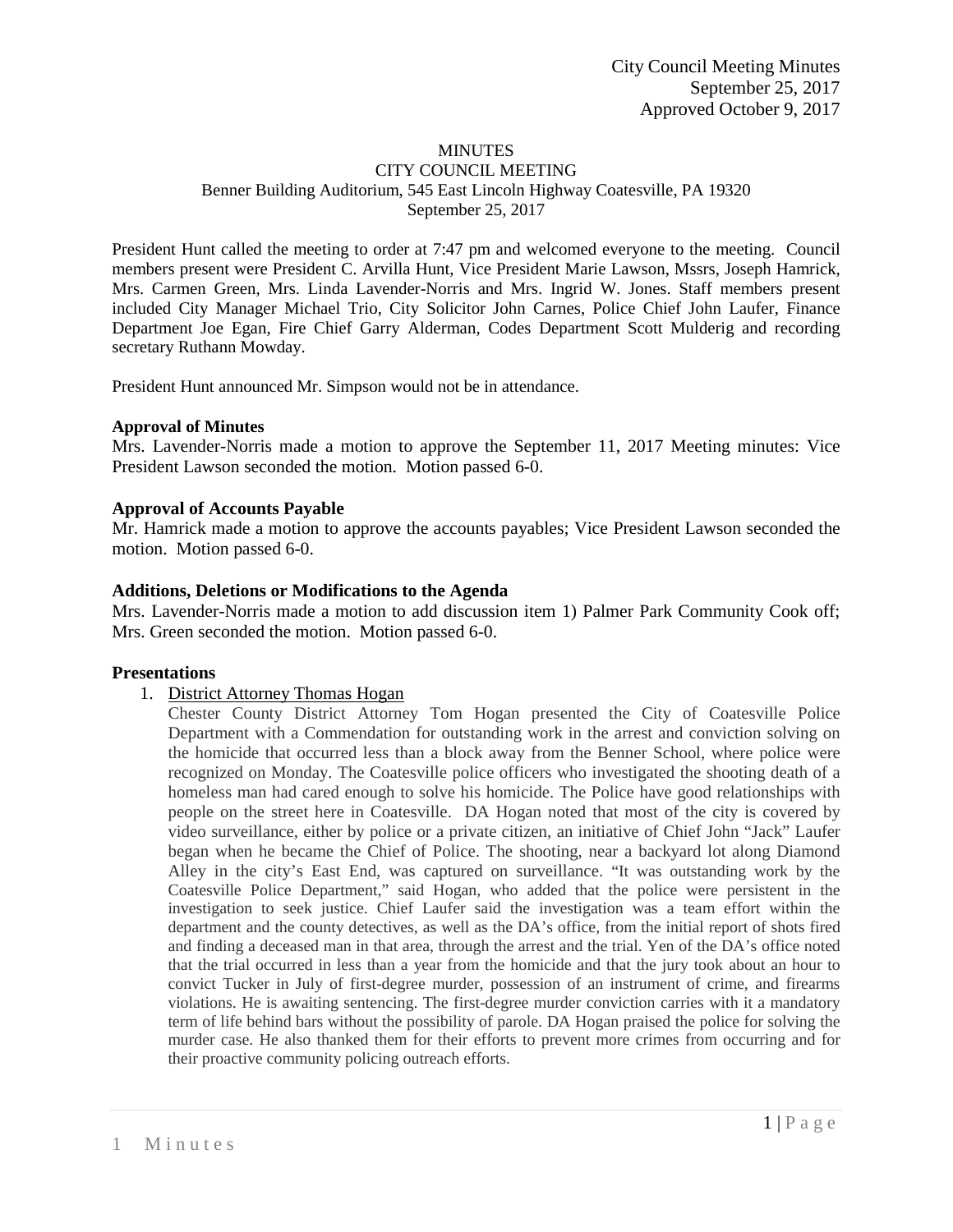2. Water Ice Truck – Chief Laufer

Chief Laufer announced the old emergency response vehicle was turned into a Community Policing Water Ice Truck with no expense to the city. He thanked Lucky Sign Shop, K's Kollision, Rita's of Gap, KZ Automotive and the Coatesville Police Union. It has been exciting to have a vision watch it come to fruition with the help of others. It is not about the water ice but the conversation with the Community. Council thanked the Chief and the Police Department for taking community policing to another level.

## **Citizens' Hearings –** *Regular Action Items Only* **(3 Minutes)**

There were no citizens' comments on regular action items only at this time.

Vice President Lawson made a motion to close citizens' hearings on regular action items only; Mrs. Green seconded the motion. Motion passed 6-0.

#### **Regular Action Items**

- 1. Receive and acknowledge the Coatesville City Hall Electrical, General Trades, HVAC and Plumbing bids as received and reviewed on September 14, 2017. Vice President Lawson made a motion to acknowledge the Coatesville City Hall Electrical, General Trades, HVAC and Plumbing bids as received and reviewed on September 14, 2017; Mrs. Lavender-Norris seconded the motion. Motion passed 6-0.
- 2. Receive and consider Coatesville City Hall Electrical Construction Package Contractor recommendation and accept Greg A. Vietri Inc. as the lowest responsible bidder with a base bid of \$321,000.00 and authorize the City Manager and City Council President to execute a standard AIA contract for construction consistent with the bid and conditioned upon approval by the City Solicitor.

Mrs. Lavender-Norris made motion to approve the Coatesville City Hall Electrical Construction Package Contractor recommendation and accept Greg A. Vietri Inc. as the lowest responsible bidder with a base bid of \$321,000.00 and authorize the City Manager and City Council President to execute a standard AIA contract for construction consistent with the bid and conditioned upon approval by the City Solicitor; Mrs. Green seconded the motion. Motion passed 6-0.

3. Receive and consider Coatesville City Hall Plumbing Construction Package Contractor recommendation and accept Myco Mechanical Inc. as the lowest responsible bidder with a base bid of \$269,000.00 and authorize the City Manager and City Council President to execute a standard AIA contract for construction consistent with the bid and conditioned upon approval by the City Solicitor.

Mrs. Green made a motion to approve the Coatesville City Hall Plumbing Construction Package Contractor recommendation and accept Myco Mechanical Inc. as the lowest responsible bidder with a base bid of \$269,000.00 and authorize the City Manager and City Council President to execute a standard AIA contract for construction consistent with the bid and conditioned upon approval by the City Solicitor; Mrs. Lavender-Norris seconded the motion. Motion passed 6-0.

4. Receive and consider Coatesville City Hall General Trades Construction Package Contractor recommendation and accept Caldwell, Heckles & Egan as the lowest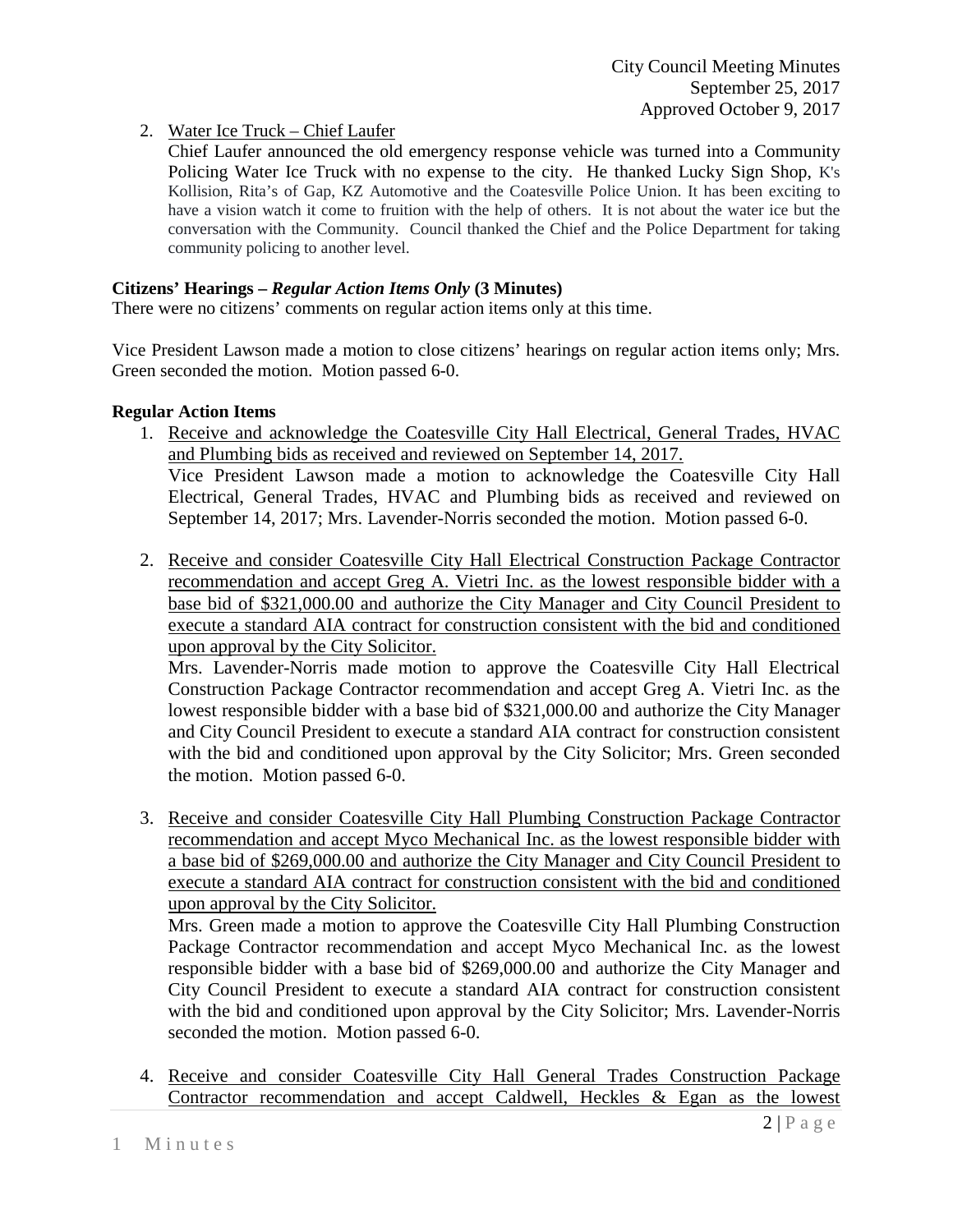City Council Meeting Minutes September 25, 2017 Approved October 9, 2017

responsible bidder with a base bid of \$1,744,000.00 and authorize the City Manager and City Council President to execute a standard AIA contract for construction consistent with the bid and accepting deducts identified in the bid as Alternatives No. 1 and No.2 reducing the price by \$6,500.00 to a total contract price of \$1,737,500.00 and conditioned upon approval by the City Solicitor.

Mrs. Lavender Norris made a motion to approve the Coatesville City Hall General Trades Construction Package Contractor recommendation and accept Caldwell, Heckles & Egan as the lowest responsible bidder with a base bid of \$1,744,000.00 and authorize the City Manager and City Council President to execute a standard AIA contract for construction consistent with the bid and accepting deducts identified in the bid as Alternatives No. 1 and No.2 reducing the price by \$6,500.00 to a total contract price of \$1,737,500.00 and conditioned upon approval by the City Solicitor; Mrs. Green seconded the motion. Motion passed 6-0.

5. Receive and consider Coatesville City Hall HVAC Construction Package Contractor recommendation and reject all bids as being over budget and authorize immediate rebidding of same.

Mrs. Green made a motion to accept the Coatesville City Hall HVAC Construction Package Contractor recommendation and reject all bids as being over budget and authorize immediate re-bidding of same; Mrs. Lavender-Norris seconded the motion. Motion passed 6-0.

6. Receive and consider 2018 Minimum Municipal Obligation for the Non-Uniformed Pension

Mrs. Lavender-Norris made a motion to approve the 2018 Minimum Municipal Obligation for the Non-Uniformed Pension; Mr. Hamrick seconded the motion. Motion passed 6-0.

7. Receive and consider 2018 Minimum Municipal Obligation for the Firemen's Pension Fund

Mrs. Lavender-Norris made a motion to approve the 2018 Minimum Municipal Obligation for the Firemen's Pension Fund; Vice President Lawson seconded the motion. Motion passed 6-0.

8. Receive and consider 2018 Minimum Municipal Obligation for the Police Pension Fund Mrs. Lavender-Norris made a motion to approve the 2018 Minimum Municipal Obligation for the Police Pension Fund; Mrs. Green seconded the motion. Motion passed 6-0.

### **Discussion Item**

1. Meeting Minutes There was no discussion on the minutes.

### **Solicitors Report**

John Carnes announced: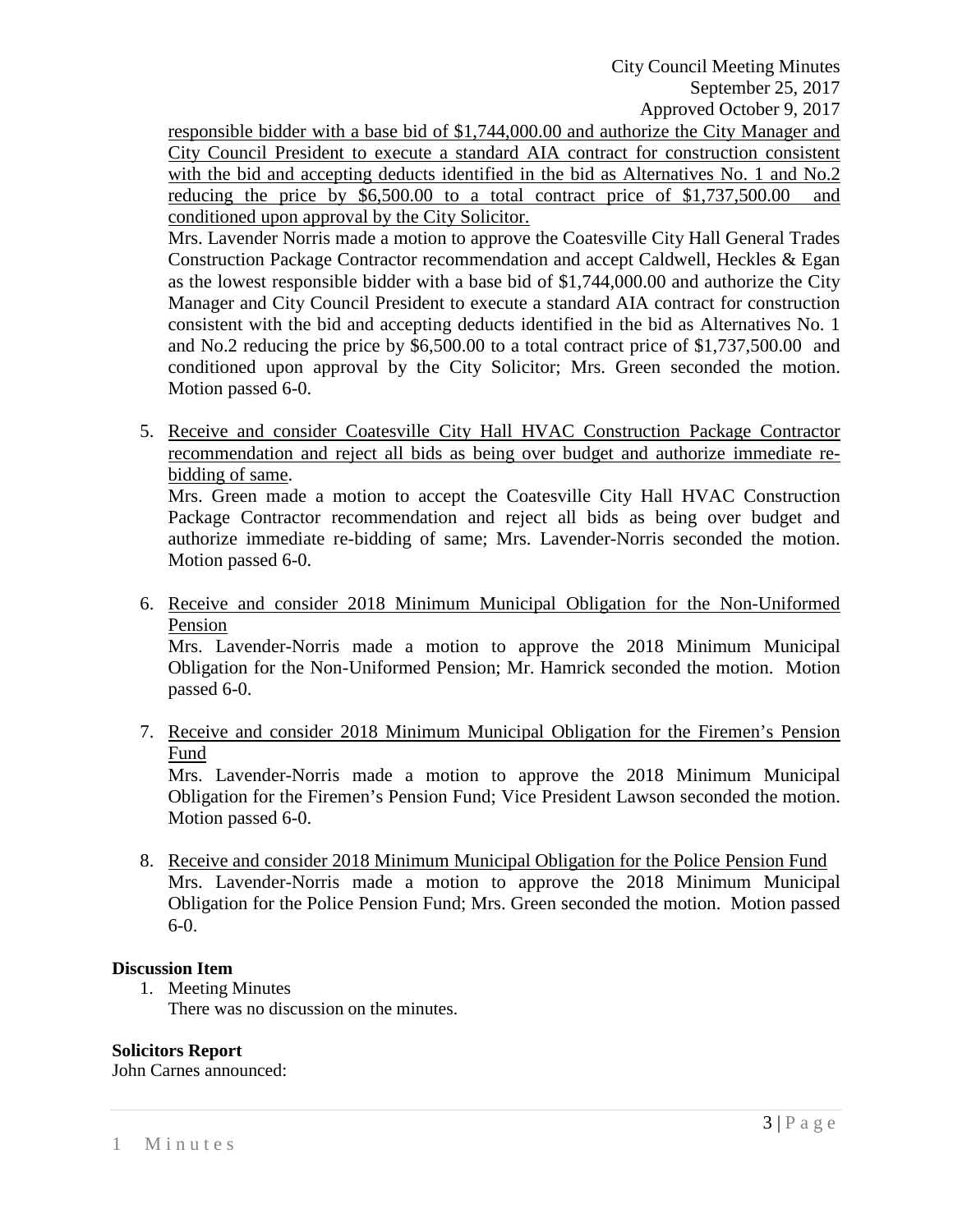- The prime bids for the General Contractor, Electrical, Plumbing and HVAC were opened on September 14, 2017
- The City and solicitor participated in the fire arbitration.
- Working with catalyst to establish Orphan's court approval for the use of a portion of Gateway Park.
- Reviewed various draft contracts and agreements and assisted with various miscellaneous matters involving litigation and enforcement and has assisted the City in its interpretation of codes, rules and regulations and involving various personnel matters.

# **City Manager's Report**

Mr. Trio:

- Thanked City Council for the Grand Prix, it was a smashing success. All participants were pleased how they were treated. He thanked the Police Department, Fire Department, Administration, Public Works and Administration for all their hard work and participation with the event.
- Announced the demolition for the gateway project has begun.
- Announced the Assistant City Manager resumes have been presented to Council for review.

# **Citizens' Hearings –** *Non-Agenda Items Only* **(3 Minutes)**

#### Rosario Harden

Ms. Harden has tried to get street repaved after PAWC completed years ago. She has called Mr. Trio and President Hunt regarding the matter. Mr. Trio explained the City is working on a master plan for repaving the streets. He stated he would contact Ms. Harden and speak with her about the matter.

### Lisa Wolf

Ms. Wolf announced the children and their parents were excited to see the vehicles at the Grand Prix. She asked for use of the auditorium on November 13, 2017 for a concert. Mrs. Lavender-Norris thanked Ms. Wolf for her communication to the public on the union trade training day. Mr. Trio thanked her for her assistance with the audio system every week.

Mrs. Green made a motion to close citizens' hearings on non-agenda items only; Mrs. Lavender-Norris seconded the motion. Motion passed 6-0.

### **Special Events**

1. Community BBQ Cook off

Saturday 30, 2017 beginning at 12 noon at Gateway Park. There will be additional activities and the citizens can sample.

Council agreed in unison for the event.

### **Council Comments**

Mr. Hamrick thanked Mr. Trio and the committee for the Grand Prix. They did a wonderful job this year. It took a while for Council to come on board with the grand prix, but it is moving forward & growing and everyone is having a good time. He thanked the Police Department and the Public Works Department for their assistance in keeping the citizens safe. Safety to our citizens is our first priority. He thanked there Police Department for the hard work and dedication. He has praised them outside of the City.